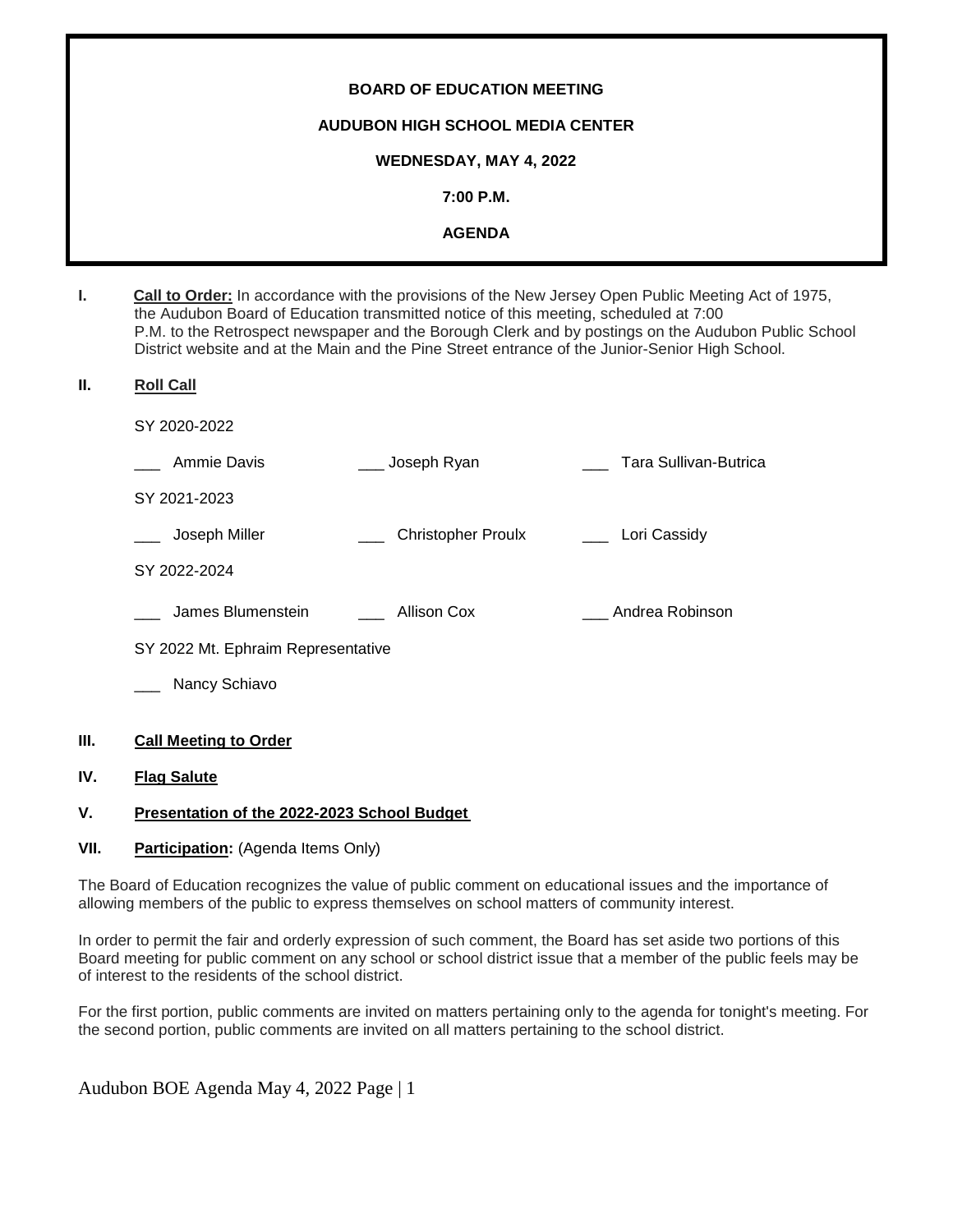Participants should announce their name, address, and any group they may represent, if applicable. The Board reserves the right to limit public discussion. Public discussion of a topic will be limited to fifteen (15) minutes, and individual speakers will be limited to three (3) minutes. No participant may speak more than once on the same topic until all others who wish to speak on that topic have been heard. Reference bylaws #0167 of the Audubon Public Schools Board of Education Policy Manual.

The Board uses the public comment period as an opportunity to listen to citizen. Not all issues brought to a Board meeting will be resolved at that particular meeting. Complaints stated or actions requested by the public may be taken under advisement by the Board for investigation, discussion, actions, or disposition at a later date or time. The public comments sessions are an opportunity for citizens to share their opinions and remarks with the Board; it is not a question and answer session. The Board may or may not respond to public comments at the time they are made and is under no obligation to do so.

The Board does not endorse public comments nor will the Board be held liable for comments made by members of the public. Any individuals who may be the subject of public comments, including district employees, shall retain all rights against defamation and slander according to the laws of New Jersey.

All motions are voted on by all members unless otherwise marked with a +.

# **VIII. OPERATIONS: Chairperson: Mrs. Cox – Committee Members: Ms. Davis, Mr. Proulx, Mr. Ryan and Alternate: Mr. Miller**

#### **Board of Education Goals**

- To continue to provide equitable access to a rigorous curriculum while focusing on improving student achievement and decreasing the achievement gaps.
- $\div$  To maintain a cost-effective budget that provides for educational resources, supports a preventative maintenance program, and encourages and facilitates long-range facility improvements.
- $\div$  To foster a positive school climate and culture in order to positively impact student motivation, engagement, and achievement.
- 1. Motion to approve the following resolution for Adoption of the 2022/2023 Budget:

BE IT RESOLVED that the budget be approved for the 2022/2023 School Year using the 2022/2023 state aid figures:

|                      | 2022/2023<br><b>Budget</b> | <b>Audubon Borough</b><br><b>Tax Levy</b> | <b>Audubon Park</b><br><b>Tax Levy</b> |
|----------------------|----------------------------|-------------------------------------------|----------------------------------------|
| <b>General Fund</b>  | 25,702,497.00              | 12,682,125.00                             | 348,324.00                             |
| Special Revenue Fund | 3,818,635.00               |                                           |                                        |
| Debt Service Fund    | 1,654,974.00               | 1,635,295.00                              | 19,679.00                              |
| Total                | 31,176,106.00              | 14,317,420.00                             | 368,003.00                             |

WHEREAS, the Audubon Board of Education recognizes school staff and Board members will incur travel expenses related to and within the scope of their current responsibilities and for travel that promotes the delivery of instruction or furthers the efficient operation of the school district; and

WHEREAS, N.J.A.C. 6A:23B-1,1 et seq. requires Board members to receive approval of these expenses by a majority of the full voting membership of the Board and staff members to receive prior approval of these expenses by the Superintendent of Schools and a majority of the full voting membership of the Board; and

Audubon BOE Agenda May 4, 2022 Page | 2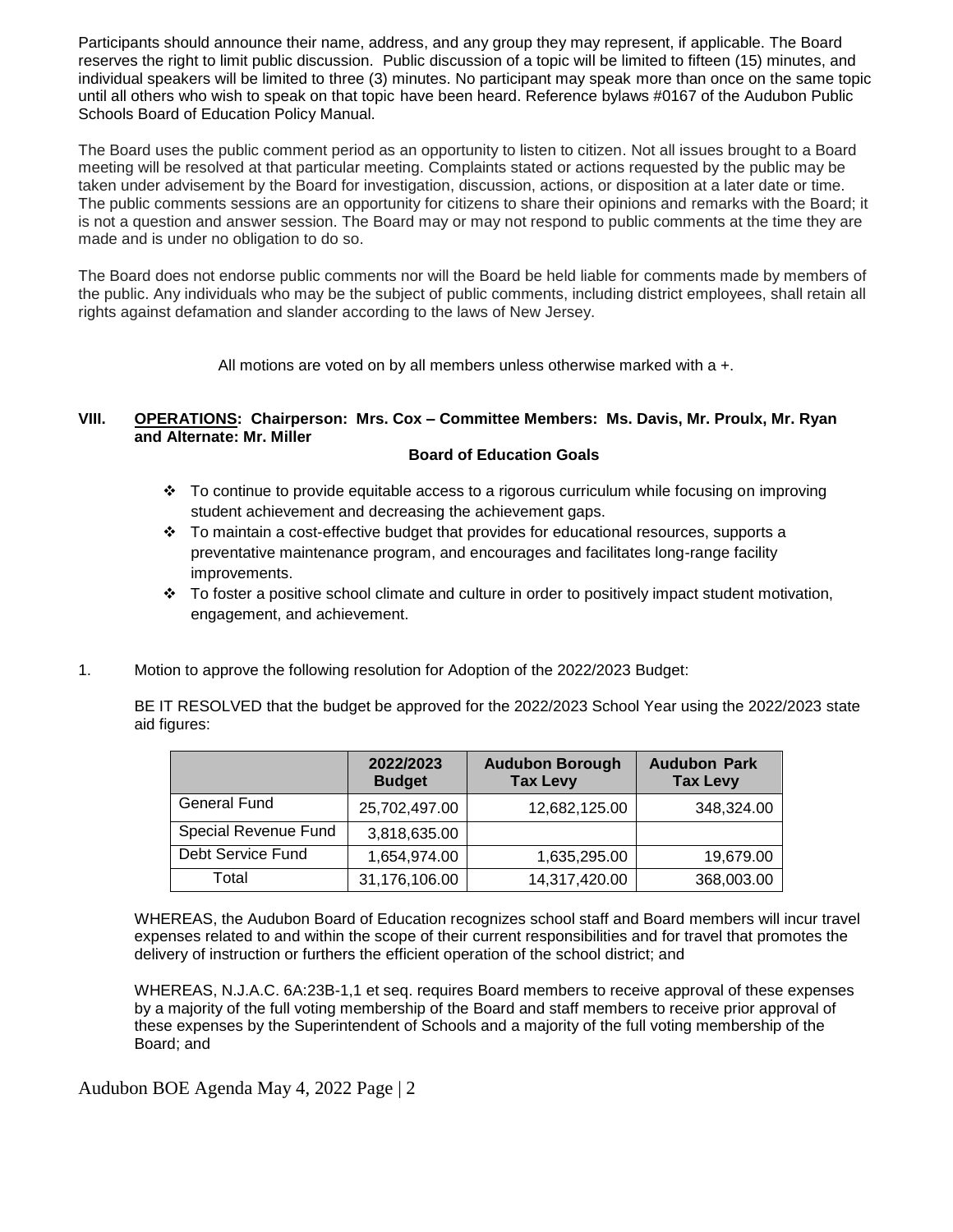BE IT RESOLVED, that the Audubon Board of Education established \$36,000.00 as the allotted maximum expenditures for travel. To date thus far in the 2021/2022 school year, the Audubon Board of Education has spent \$ 8,049.00 on travel, out of the \$36,000.00 that was budgeted.

|                                    |                                       | Second: _______________________ |                   |
|------------------------------------|---------------------------------------|---------------------------------|-------------------|
| <b>Roll Call</b>                   |                                       |                                 |                   |
| Ammie Davis                        | ___ Joseph Ryan                       | Tara Butrica                    | ___ Nancy Schiavo |
| _ Joseph Miller                    | Christopher Proulx _____ Lori Cassidy |                                 |                   |
| James Blumenstein ____ Allison Cox |                                       | Andrea Robinson                 |                   |

# **IX.** Public Participation: (Open Discussion)

The Board of Education recognizes the value of public comment on educational issues and the importance of allowing members of the public to express themselves on school matters of community interest.

In order to permit the fair and orderly expression of such comment, the Board has set aside two portions of this Board meeting for public comment on any school or school district issue that a member of the public feels may be of interest to the residents of the school district.

For the first portion, public comments are invited on matters pertaining only to the agenda for tonight's meeting. For the second portion, public comments are invited on all matters pertaining to the school district.

Participants should announce their name, address, and any group they may represent, if applicable. The Board reserves the right to limit public discussion. Public discussion of a topic will be limited to fifteen (15) minutes, and individual speakers will be limited to three (3) minutes. No participant may speak more than once on the same topic until all others who wish to speak on that topic have been heard. Reference bylaws #0167 of the Audubon Public Schools Board of Education Policy Manual.

The Board uses the public comment period as an opportunity to listen to citizen. Not all issues brought to a Board meeting will be resolved at that particular meeting. Complaints stated or actions requested by the public may be taken under advisement by the Board for investigation, discussion, actions, or disposition at a later date or time. The public comments sessions are an opportunity for citizens to share their opinions and remarks with the Board; it is not a question and answer session. The Board may or may not respond to public comments at the time they are made and is under no obligation to do so.

The Board does not endorse public comments nor will the Board be held liable for comments made by members of the public. Any individuals who may be the subject of public comments, including district employees, shall retain all rights against defamation and slander according to the laws of New Jersey.

# **X. ADJOURNMENT**

1. The next Regular Board of Education meeting is scheduled for Wednesday, May 11, 2022 at 6:30 PM in the Audubon Junior-Senior High School Auditorium.

| 2. Motion to adjourn meeting at approximately | pm.     |
|-----------------------------------------------|---------|
| Motion to Approve:                            | Second: |

**Roll Call**

Audubon BOE Agenda May 4, 2022 Page | 3